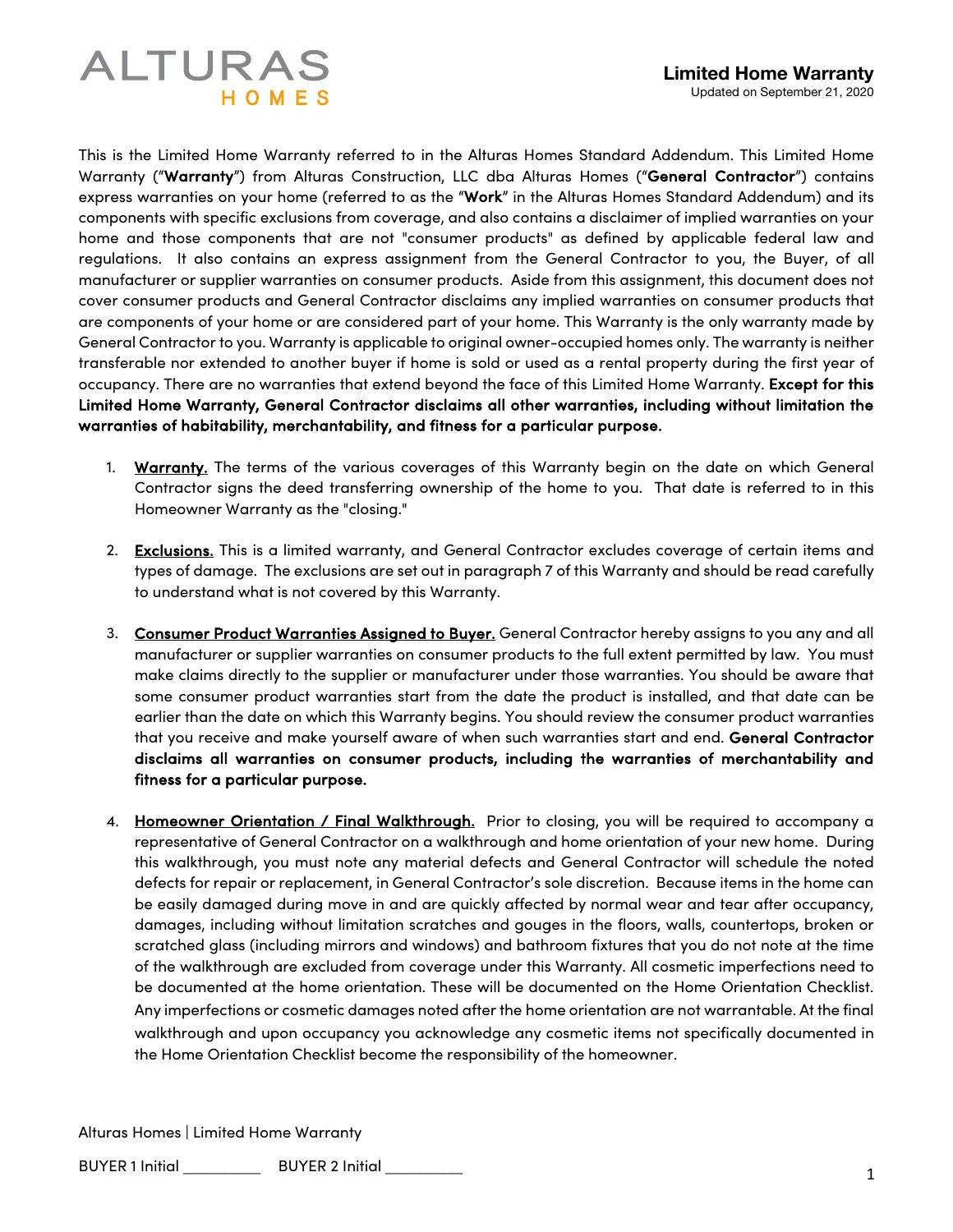- 5. Home and Component Warranty: General Contractor warrants to you against those only defects in the home or its components that:
	- a. …are not excluded from warranty coverage by paragraph 7;
	- b. …are reported in writing to General Contractor within thirty days after they are discovered or would have been discovered by a reasonable person, and
	- c. …are specifically included in one of the following warranty provisions:
		- i. General Contractor warrants the floor, ceilings, walls and other structural components of the home that are not specifically covered by other provisions of this Warranty to be free from significantly defective construction and materials for a period of one year. The structural materials in your new home are the products of nature and are not manufactured by the General Contractor. As a result of normal settlement, aging, and weather changes, all building materials are subject to surface defects, such as cracking or discoloration. Because these developments are normal in a new home and do not constitute significant defects or result in any lessening of value, they are not covered by this Warranty.
		- ii. General Contractor warrants the electrical wiring systems, including electric switches, receptacles, and fixtures, but excluding light bulbs and tubes, to be free of significantly defective construction and materials for a period of one year.
		- iii. General Contractor warrants the roof will be free of leaks caused by defects in materials and workmanship for a period of one year.
		- iv. General Contractor warrants the plumbing fixtures will be free from drips and significant defects for a period of one year.
		- v. General Contractor warrants tile countertops and floor tile to be free from loose tile and cracks for a period of one year.
		- vi. General Contractor warrants carpet to be free from wrinkles and seam defects for a period of one year.
		- vii. General Contractor warrants vinyl floor covering to be free of air pockets, wrinkles, seam defects, and adhesive decay for a period of one year.
	- viii. General Contractor warrants the exterior stucco surface to be free of cracks of 1/8 inch or greater and masonry to free of cracks of 1/8 inch or greater for a period of one year.
	- ix. General Contractor warrants the concrete garage floor, patio, driveway, walkways, decks and porches to be free of cracks of 1/4 inch or more in width for a period of one year, under normal use. Concrete cracks are common. Slabs are not replaced due to cracking.
- 6. Exclusive Remedy and Limitation of Liability. Your exclusive remedy for breach of this Warranty is repair or replacement of the defective item. General Contractor has the exclusive right to select the remedy, in its sole and absolute discretion. Other than its obligation to repair or replace the defective item, General Contractor shall not be liable to you for any direct or indirect, consequential, exemplary, or punitive damages.
- 7. Exclusions from Warranty Coverage. The limited warranty does not apply to conditions or defects caused by or arising from normal wear and tear, climatic conditions, the normal characteristics of certain building materials, expansion, contraction, moisture, humidity, or any damage resulting from negligence, improper maintenance, or abnormal use. The following items are excluded from coverage under this Warranty:
	- a. Any item covered by a written manufacturer or supplier warranty.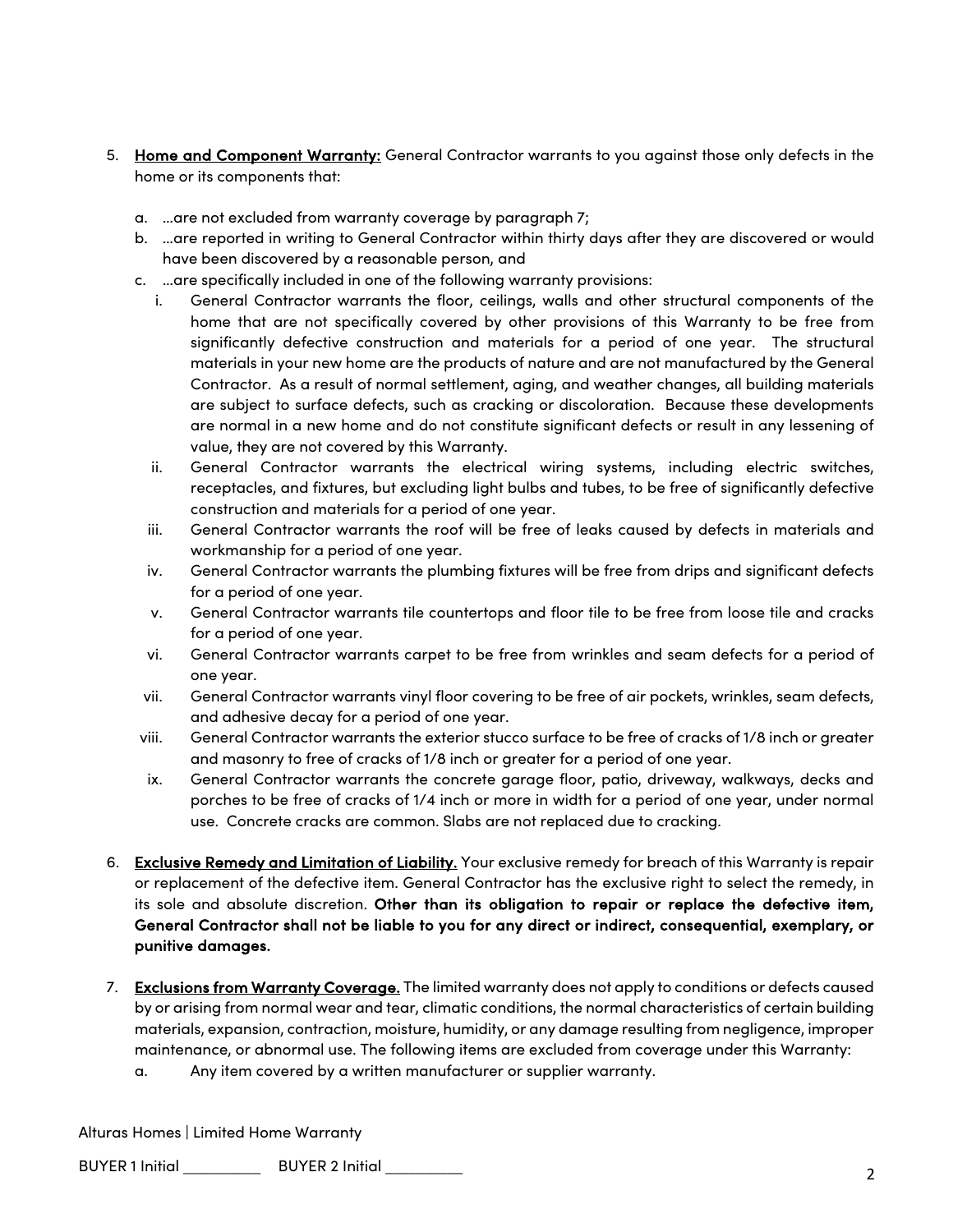- b. Damage due to ordinary wear and tear, abusive use, or lack of proper maintenance, including the failure to pull back and dry wet carpeting/surfaces.
- c. Work not done by General Contractor or General Contractor's subcontractors.
- d. Damage to items installed by the homeowner after closing, such as wall coverings, window treatments, or any personal possessions, even if damage is related to a deficiency in a warranted aspect of the home.
- e. Loss or injury caused by the elements, act of war, terror, crime, or other third party or independent force not under General Contractor's control.
- f. Conditions resulting from condensation on, expansion, contraction, or any other kind of movement of materials or soil, including any cracks in brick, stone, or veneer.
- g. Damage caused by changing the grade of your yard, landscaping, fencing, patios, or other work that alters drainage as it existed at closing.
- h. Damage to or loss of lawn, plants, shrubs, or trees due to improper maintenance (for example, over or under watering).
- i. The presence of water or moisture in a crawlspace.
- j. Scratches or gouges on floors, walls, countertops, glass, mirrors, and bathroom fixtures not noted in writing at the time of the final walkthrough prior to closing.
- k. Chips in tile countertops not noted in writing at the time of the final walkthrough prior to closing.
- l. Chips, scratches and gouges on cabinets, interior handrails, sinks and entry doors not noted in writing at the time of the final walkthrough prior to closing.
- m. Tearing or gouges on linoleum floor not noted in writing at the time of the final walkthrough prior to closing.
- n. Scratches, chips and gouges in tubs and shower pans not noted in writing at the time of the final walkthrough prior to closing.
- o. Discoloration of carpet due to sunlight.
- p. Any discoloration of tile or grout. Note that grout will fade with age.
- q. Shrinkage or expansion of hardwood floors.
- r. Cracks in sheet rock or nail pops in sheetrock.
- s. Stucco, Brick, and stone efflorescence. Efflorescence is the natural leaching of salt-based clays through porous brick.
- t. Defects that are the result of characteristics common to the materials used, including without limitation warping and deflection of wood, fading, caulking, and cracking or chipping of paint resulting from drying and curing of concrete stucco, plaster, bricks, and masonry and the drying, shrinking and cracking of caulking and weather stripping.
- u. Damage to exterior concrete caused by use of salts or chemical deicers.
- v. Cracks in an attached garage floor slab or attached patio slabs and sidewalks.
- w. Efflorescence on the surface of the basement floor.
- x. Separation and movement of concrete slabs within the home or attached garage.
- y. Any other individual's violation of negative covenants or deed restrictions. These should be to any applicable Home Owners Association.
- z. Fences. Fences purchased through General Contractor may be warranted by the installer.
- aa. Frozen water pipes and/or hose connections, unless caused by a deficiency in insulation against normal temperature ranges.
- bb. Interior trim split or separation.
- cc. Light fixture tarnishing.

## Alturas Homes | Limited Home Warranty

BUYER 1 Initial \_\_\_\_\_\_\_\_\_\_ BUYER <sup>2</sup> Initial \_\_\_\_\_\_\_\_\_\_ 3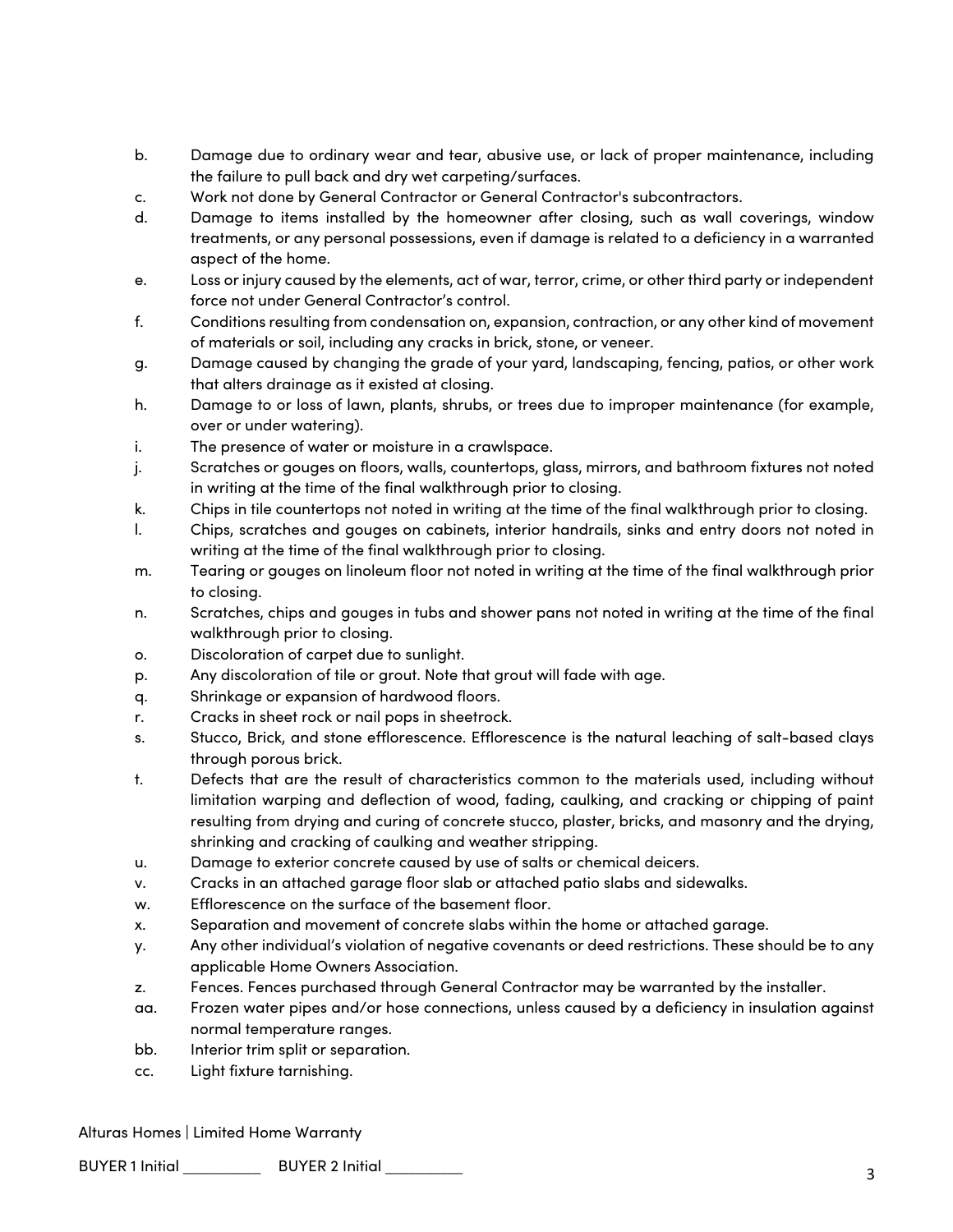- dd. Sound transmission between rooms, floor levels, or from street into home. Including floor squeaks and pops.
- ee. Condensation or frost on window frames and glass.
- ff. Color variation in carpet.
- gg. Staining of plumbing fixtures.
- hh. Noisy water pipes due to water flow and pipe expansion.
- ii. Clogging of condensate lines.
- jj. Noisy ductwork.
- kk. Drafts from electrical outlets.
- ll. Battery or light bulb replacement.
- mm. Pest Control.
- nn. The presence of mold or damages caused by mold.
- oo. Damages for aggravation, mental anguish, emotional distress, or pain and suffering.

IDAHO LAW PROVIDES THAT EVERY CONTRACT FOR THE PURCHASE OF A NEW RESIDENCE FROM A GENERAL CONTRACTOR, AS HERE, CARRIES WITH IT A WARRANTY THAT WHEN COMPLETED, THE STRUCTURE OF THE RESIDENCE WILL BE FREE OF LATENT DEFECTS AND WILL BE FIT FOR ITS INTENDED USE AS A RESIDENCE. HOWEVER, THE LAW ALSO PROVIDES THAT A GENERAL CONTRACTOR AND BUYER MAY AGREE IN WRITING, AS HERE, THAT THIS IMPLIED WARRANTY IS NOT INCLUDED AS A PART OF THEIR PARTICULAR CONTRACT. ACCORDINGLY, THE ONLY WARRANTIES PROVIDED BY GENERAL CONTRACTOR ARE THOSE CONTAINED IN THIS HOMEOWNER WARRANTY. NO WARRANTY, GUARANTEE OR UNDERTAKING, WHETHER EXPRESS OR IMPLIED, ORAL OR WRITTEN, WITH RESPECT TO THE PROPERTY AND CONSTRUCTION THEREOF, EXCEPT AS EXPRESSLY SET FORTH IN THIS HOMEOWNER WARRANTY SHALL BIND OR OBLIGATE THE GENERAL CONTRACTOR. ALL OTHER WARRANTIES, GUARANTEES AND UNDERTAKINGS ARE HEREBY EXPRESSLY DISCLAIMED. SPECIFICALLY, BUT WITHOUT LIMITING THE FOREGOING, GENERAL CONTRACTOR HEREBY EXPRESSLY DISCLAIMS THE IMPLIED WARRANTY OF HABITABILITY, ANY WARRANTY OF MERCHANTABILITY OR ANY WARRANTY OF FITNESS FOR A PARTICULAR PURPOSE. THE CONSEQUENCE OF SUCH DISCLAIMER BY GENERAL CONTRACTOR IS THAT GENERAL CONTRACTOR'S SOLE AND EXCLUSIVE WARRANTIES GIVEN TO BUYER IN CONNECTION WITH THIS AGREEMENT ARE THOSE CONTAINED IN THIS WARRANTY.

- 8. Claims Procedures. To submit a claim under this Warranty, you must notify General Contractor in writing within thirty days from when you discover the defect giving rise to the claim. Your notice to General Contractor should describe the problem in detail and should include the time of day you can be contacted by a subcontractor for scheduling.
- 9. Repairs. Upon receipt of your written report of a problem, and if the item is covered by this Warranty, General Contractor will repair or replace the item at no charge to you within thirty days (longer if delays are caused by weather conditions, labor problems, materials shortages, or other situations beyond General Contractor's control). The work will be done by General Contractor or by subcontractors who will be chosen by General Contractor. Materials and workmanship will be completed meeting current building industry standards and practices that are generally employed in warranty service. The General Contractor has no duty to install upgrades under the limited warranty. The General Contractor will not be responsible for any consequential damages or expenses, such as lost wages resulting from a warranty replacement or install.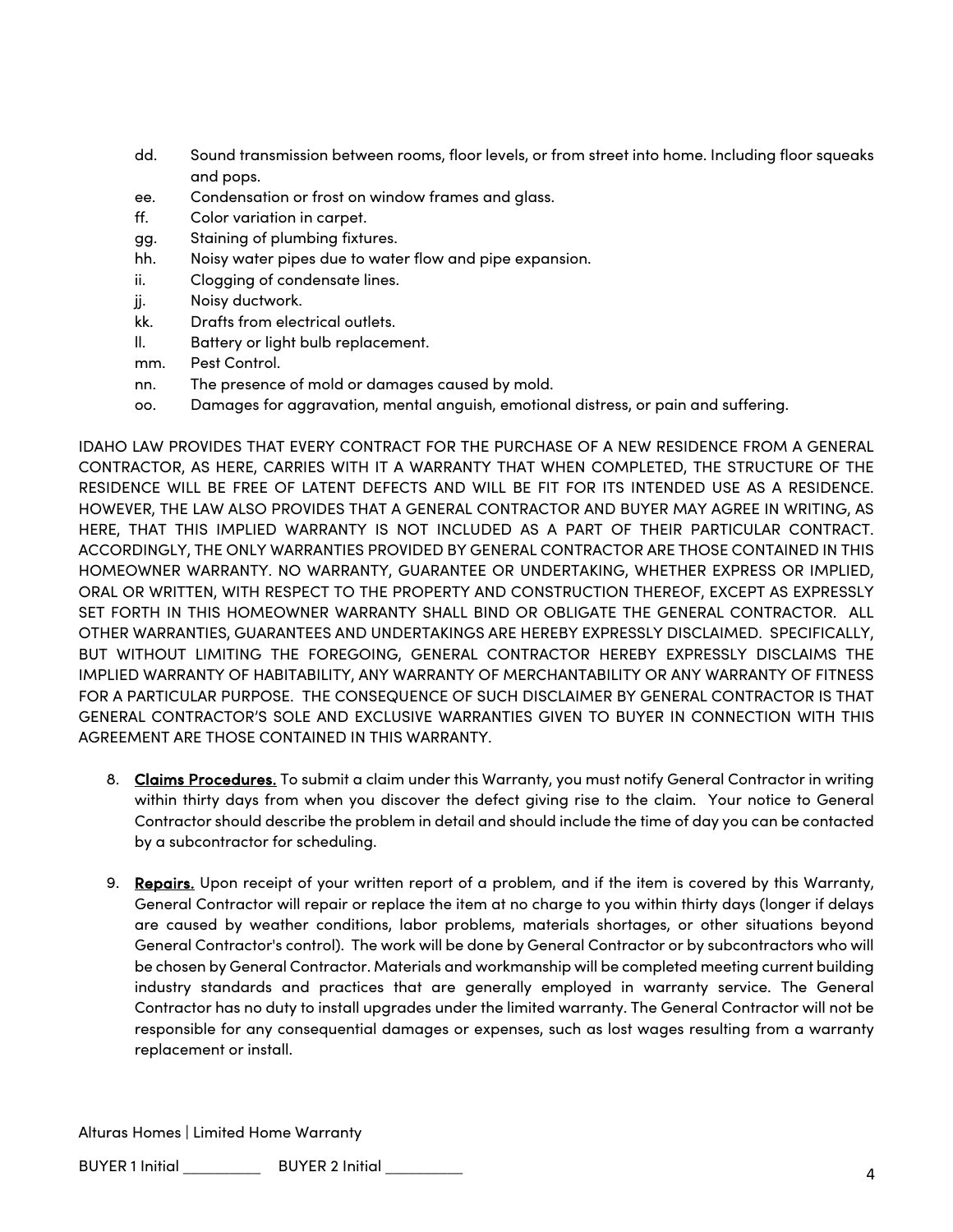- 10. Access to your Home. For General Contractor to carry out its responsibilities under this Warranty, it will require access to your home from time to time. By signing this Warranty, you grant access to the General Contractor and its agents and contractors during normal business hours to inspect, repair, and conduct tests in your home as in General Contractor's judgment may be required.
- 11. Respectable Person Clause. At Alturas Homes, we expect that all employees, trade partners and suppliers will treat homeowners with the upmost respect. Likewise, we expect the same amount of respect from our homeowners. If our trade partners, suppliers, or employees feel like they are being addressed in an inappropriate manner, including verbal and physical abuse, offensive language, racially insensitive terms, or unsubstantiated argumentative language, the contractor, at their discretion may terminate any further interaction with the offending parties. Additionally, Alturas Homes retains the right to deem the limited warranty and any pending warranty work invalid.
- 12. Arbitration. Any and all disputes arising from or related to this Warranty must be submitted to an arbitration conducted pursuant to the rules of Construction Arbitration Services, Inc. ("CAS") in effect at the time of the request for arbitration. If CAS for any reason is unable or unwilling to conduct, or is disabled from conducting such arbitration, the arbitration shall be conducted by and pursuant to the rules of the American Arbitration Association applicable to home warranty arbitration proceedings in effect at the time of the request for arbitration. The decision of the arbitrator will be final and binding and may be entered as a judgment in any State or Federal court of competent jurisdiction. The party requesting arbitration shall pay the fee required for the arbitration. In the event the party who paid the arbitration fee prevails in the arbitration, the arbitrator, as part of the arbitration award, shall require the other party to repay the arbitration fee to the prevailing party.
- 13. Non-Transferability. The warranties contained herein are extended only to you and do not extend to subsequent owners of the home. If you rent, sell, transfer, or move out of the home, this Warranty will terminate.
- 14. Signatures. By signing below, you acknowledge that you have read and understand the Warranty and its limitations and exclusions from coverage. You also acknowledge that this Warranty is the exclusive warranty being given to you by General Contractor, and that you are not relying on any implied or oral representation as to any other warranty or right not contained in this Warranty.